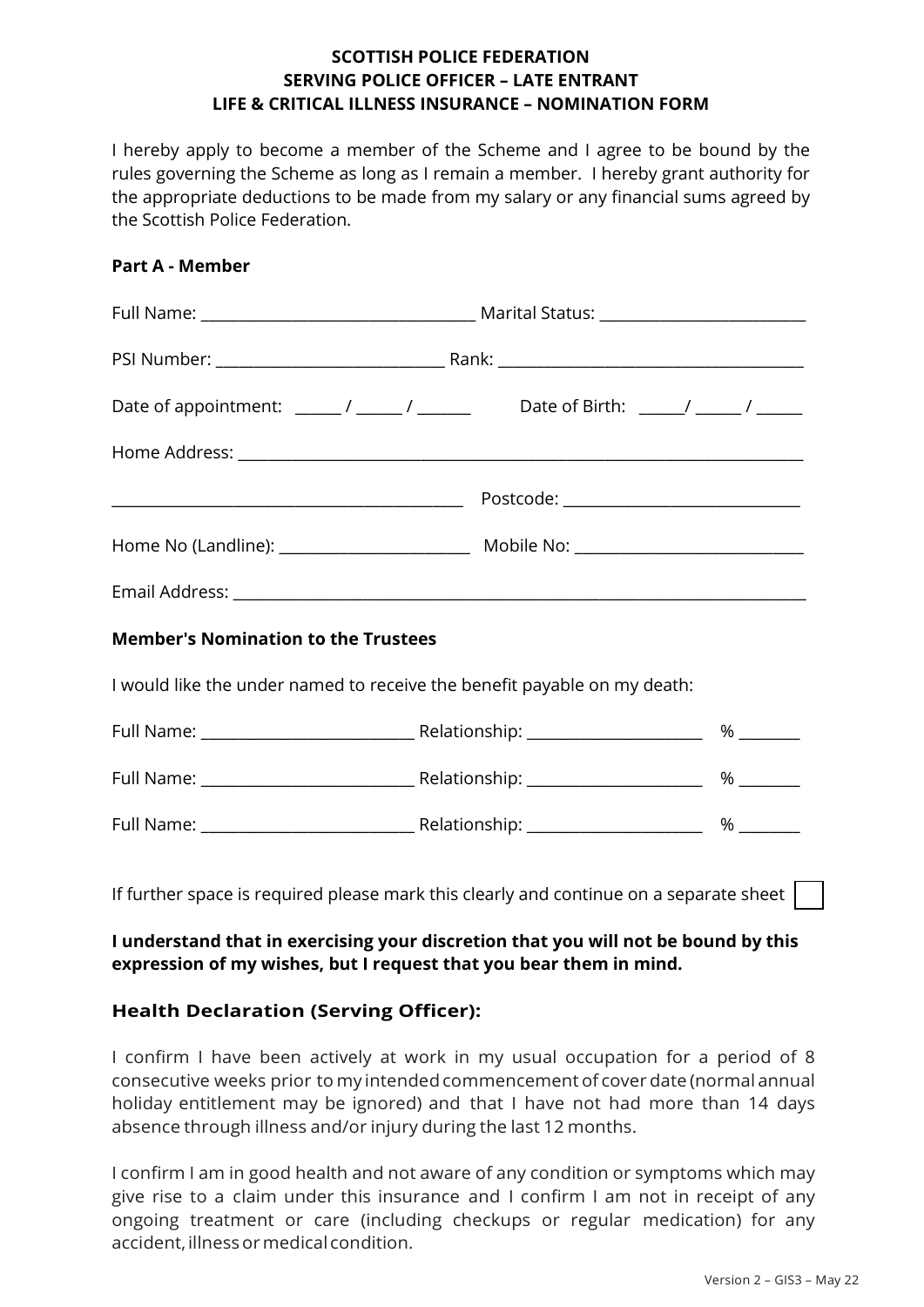I confirm that I am not currently awaiting referral to a medical practitioner or specialist/consultant and I am not awaiting the results of any tests or medical investigation.

I confirm I have not had any application for insurance declined, postponed or subject to an increased premium or other special terms, and that I have not previously made any claim for Critical Illness insurance.

I confirm that I have not previously been refused entry into the group insurance scheme.

I understand that if this declaration is found to be untrue then my insurance will be invalidated and scheme membership cancelled with no return of premiums.

Please tick this box to receive News & Information from the Scottish Police Federation

Please visit [www.spf.org.uk](http://www.spf.org.uk/) to view our privacy policies on how we process this data

**Member's Signature: \_\_\_\_\_\_\_\_\_\_\_\_\_\_\_\_\_\_\_\_\_\_\_\_\_\_\_\_\_\_\_\_\_ Date: \_\_\_\_\_\_\_\_\_\_\_\_\_\_\_\_\_\_\_\_\_\_\_\_\_\_\_\_\_\_\_**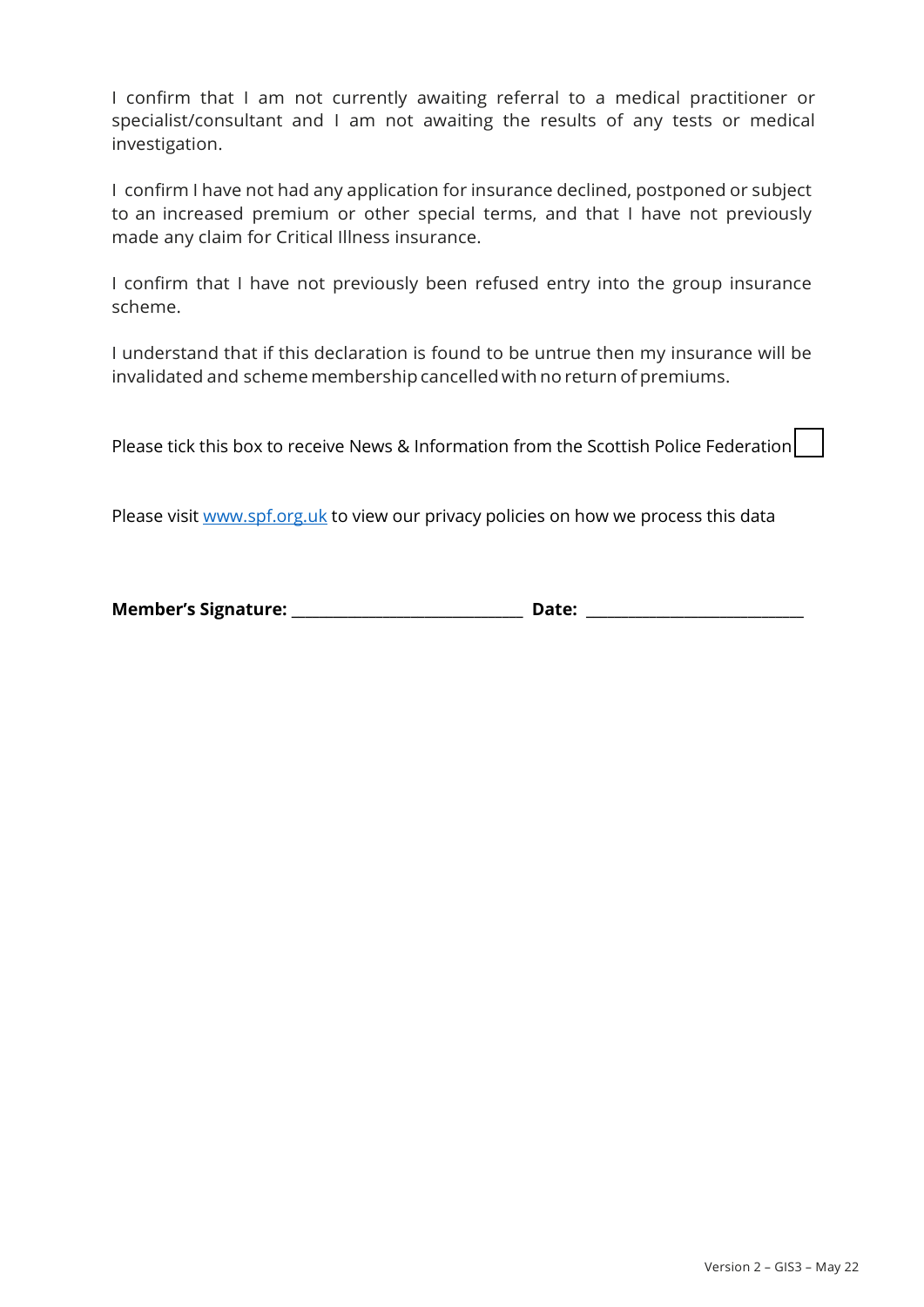**PART B - SPOUSE/PARTNER OR CIVIL PARTNER OF MEMBER \* (To be completed only if spouse cover at the appropriate additional premium is required)** 

| <b>Spouse/Partner Name:</b> | Date of Birth: |
|-----------------------------|----------------|
|-----------------------------|----------------|

**\***Partner means the person the member of the associated policy is married to or, if the member is not married, a person who is openly cohabiting with him/her and who has been so cohabiting for the 6 months' period prior to the date of their inclusion in the policy, and on whom such a member is financially interdependent.

### **Spouse / Partner Nomination to the Trustees**

I would like the under named to receive the benefit payable on my death:

| Full Name: | Relationship: | % |
|------------|---------------|---|
| Full Name: | Relationship: | % |
| Full Name: | Relationship: | % |

If further space is required please mark this clearly and continue on a separate sheet

**I understand that in exercising your discretion that you will not be bound by this expression of my wishes, but I request that you bear them in mind.** 

**I hereby apply to join the Group Insurance scheme for Life and Critical Illness cover.** 

## **Health Declaration (applicable to spouse/partner):**

I confirm I have been actively at work in my usual occupation for a period of 8 consecutive weeks prior to my intended commencement of cover date (normal annual holiday entitlement may be ignored) and that I have not had more than 14 days absence through illness and/or injury during the last 12 months.

Or if you are unemployed:

I have been fully fit and active for a period of 8 weeks prior to my intended commencement of cover date and that I have not suffered from illness or injury for more than 14 days in total in the last 12 months.

I confirm I am in good health and not aware of any condition or symptoms which may give rise to a claim under this insurance and I confirm I am not in receipt of any ongoing treatment or care (including checkups or regular medication) for any accident, illness or medical condition.

I confirm that I am not currently awaiting referral to a medical practitioner or specialist/consultant and I am not awaiting the results of any tests or medical investigation.